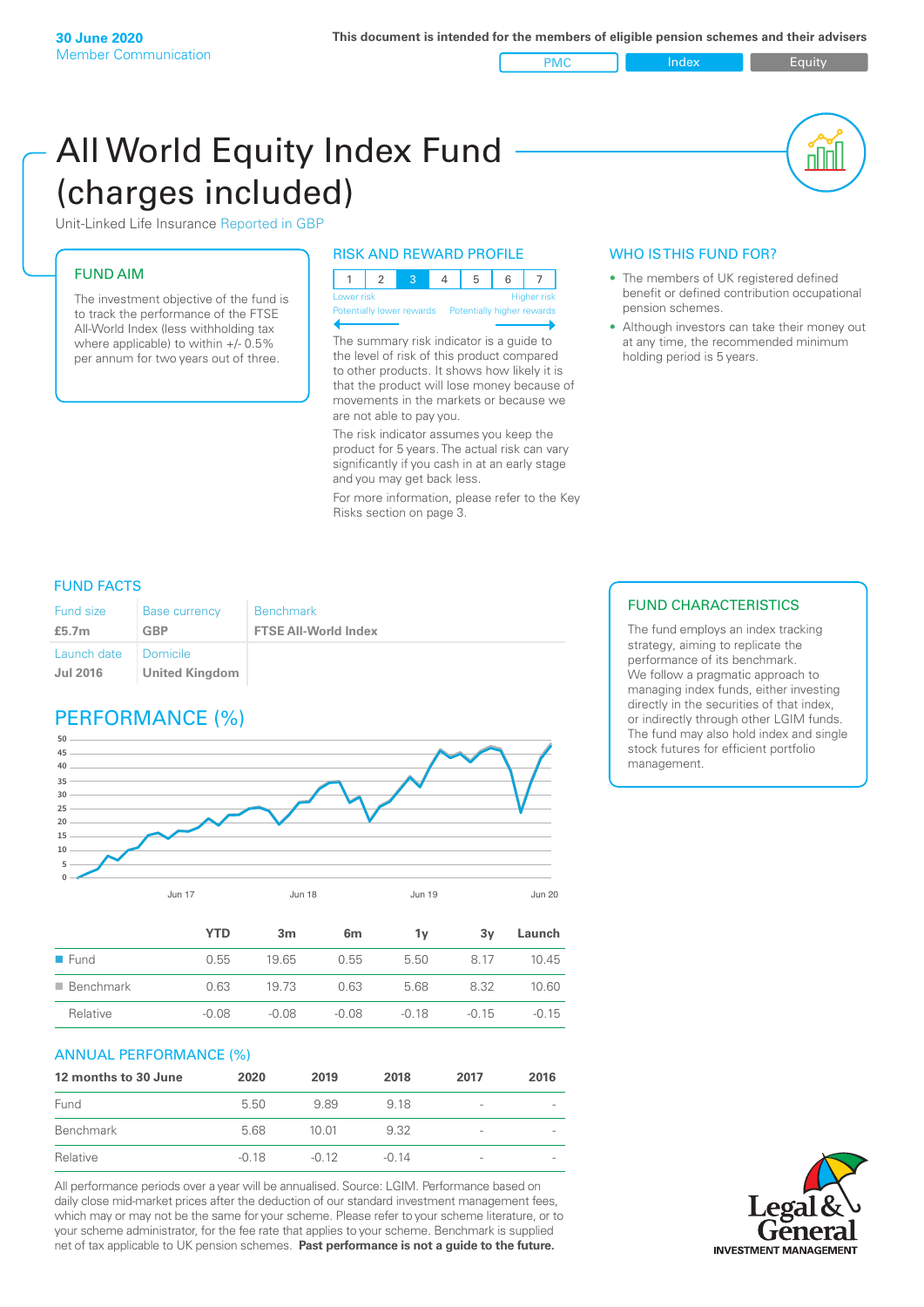# All World Equity Index Fund (charges included)

Unit-Linked Life Insurance Reported in GBP

## PORTFOLIO BREAKDOWN

All data source LGIM unless otherwise stated. Totals may not sum due to rounding. In order to minimise transaction costs, the Fund will not always own all the assets that constitute the index and on occasion it will own assets that are not in the index.



#### SECTOR (%)

| $\blacksquare$ Technology  | 21.0 |
|----------------------------|------|
| $\blacksquare$ Financials  | 18.1 |
| ■ Consumer Services        | 124  |
| $\blacksquare$ Health Care | 12.1 |
| $\blacksquare$ Industrials | 12.1 |
| Consumer Goods             | 10.9 |
| ■ Basic Materials          | 3.9  |
| $\Box$ Oil & Gas           | 3.7  |
| $\blacksquare$ Utilities   | 3.2  |
| $\Box$ Other               | 2.7  |
|                            |      |

### REGION (%)

| North America                 | 59.0   |
|-------------------------------|--------|
| Europe (ex UK)                | 13.5   |
| <b>World Emerging Markets</b> | 10.6   |
| Japan                         | 76     |
| Asia Pac ex Japan Dev         | 5.0    |
| UK (World)                    | 42     |
| Middle East/Africa Dev        | (0, 1) |
|                               |        |

# MARKET CAPITALISATION (%) TOP 10 HOLDINGS (%)

| $\blacksquare$ Large | 83.0 |
|----------------------|------|
| $\blacksquare$ Mid   | 17.0 |



| Microsoft Corp        | 3.2 |
|-----------------------|-----|
| Apple Inc             | 3.2 |
| Amazon Com Inc.       | 2.5 |
| Facebook              | 11  |
| Alphabet CI A         | O 9 |
| Alphabet CI C         | O 9 |
| Alibaba Group Holding | 0 S |
| Johnson & Johnson     | 0 S |
| Tencent Holdings Ltd  | 0 7 |
| Visa Inc Class A      |     |
|                       |     |



comprises 25 fund managers, supported by two analysts. Management oversight is provided by the Global Head of Index Funds. The team has average industry experience of 15 years, of which seven years has been at LGIM, and is focused on achieving the equally important objectives of close tracking and maximising returns.